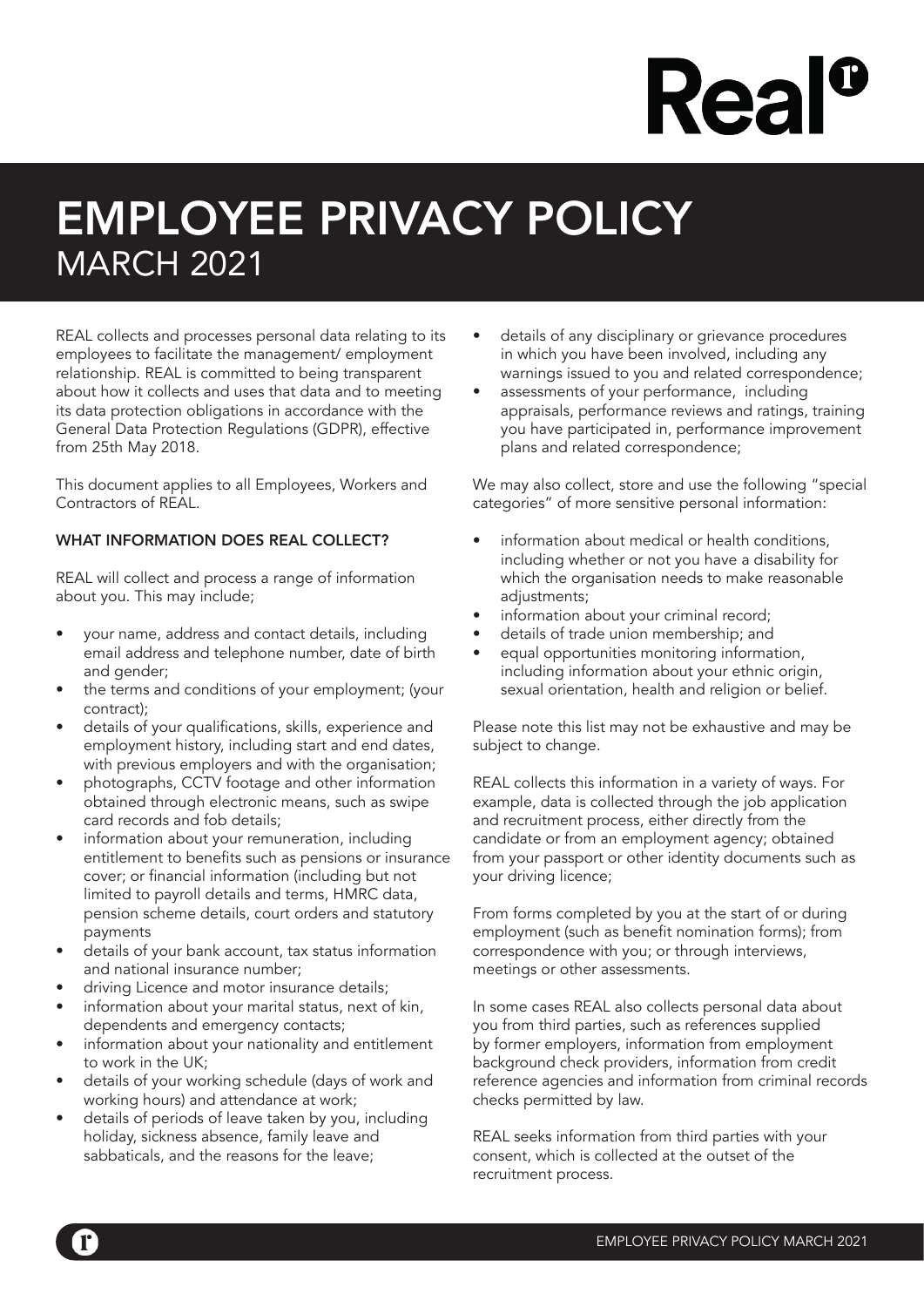## $Rea$ <sup>c</sup>

Data is stored in a range of secure places, including in your personnel file, which is found online in the HR management systems and in other IT systems; including REAL email system and learning management system.

#### WHY DOES REAL PROCESS PERSONAL DATA?

REAL needs to process data to enter into and perform an employment contract with you and to meet its obligations under your employment contract. For example, it needs to process your data to provide you with an employment contract, to pay you in accordance with your employment contract and to administer benefits, pensions and insurance entitlements.

In some cases, REAL needs to process data to ensure that it is complying with its legal obligations. For example, the requirement to check an employee's entitlement to work in the UK, to deduct tax, to comply with health and safety laws and to enable employees to take periods of leave to which they are entitled. For certain positions within REAL, it is necessary to carry out criminal records checks to ensure that individuals are permitted to undertake the role working with or in close proximity to vulnerable adults or children.

REAL will only process personal data when it has a legitimate interest to do so, before, during and after the end of the employment relationship. Processing employee data allows REAL to

- run recruitment and promotion processes;
- maintain accurate and up-to-date employment records and contact details (including details of who to contact in the event of an emergency), and records of employee contractual and statutory rights;
- operate and keep a record of disciplinary and grievance processes, to ensure acceptable conduct within the workplace;
- operate and keep a record of employee performance and related processes, to plan for career development, and for succession planning and workforce management purposes;
- operate and keep a record of absence and absence management procedures, to allow effective workforce management and ensure that employees are receiving the pay or other benefits to which they are entitled;
- obtain occupational health advice, to ensure that it complies with duties in relation to individuals with disabilities, meet its obligations under health and safety law, and ensure that employees are receiving the pay or other benefits to which they are entitled;
- operate and keep a record of other types of leave (including maternity, paternity, adoption, parental and shared parental leave), to allow

effective workforce management, to ensure that the organisation complies with duties in relation to leave entitlement, and to ensure that employees are receiving the pay or other benefits to which they are entitled;

- to satisfy, and continue to satisfy, the requirements for the provision of a company car, van or car allowance;
- ensure effective general HR and business administration;
- provide references on request for current or former employees;
- respond to and defend against legal claims; and
- maintain and promote equality in the workplace.

Some "special categories" of personal data, such as information about health or medical conditions, may be processed to carry out employment law obligations (such as those in relation to employees with disabilities and for health and safety purposes). Information about trade union membership is processed to allow the organisation to operate check-off for union subscriptions.

Where REAL processes other special categories of personal data, such as information about ethnic origin, sexual orientation, health or religion or belief, this is done for the purposes of equal opportunities monitoring. Data is collected with the explicit consent of employees, which can be withdrawn at any time. Employees are entirely free to decide whether or not to provide such data and there are no consequences for failing to do so.

#### WHO HAS ACCESS TO DATA?

Employee related data will be shared internally where appropriate for the fulfilment of the processing requirements associated with your contract of employment.

REAL may share your data with third parties in order to obtain pre-employment references from other employers, obtain employment background checks from third-party providers and obtain necessary criminal records checks from the Disclosure and Barring Service. The organisation may also share your data with third parties in the context of a sale of some or all of its business. In those circumstances the data will be subject to confidentiality arrangements and processed in accordance with relevant legislation under Transfer of Undertakings (Protection of Employment) Regulations 2006.

REAL also shares your data with third parties that process data on its behalf, in connection with payroll, the provision of benefits and the provision of occupational health services and company vehicles, training and